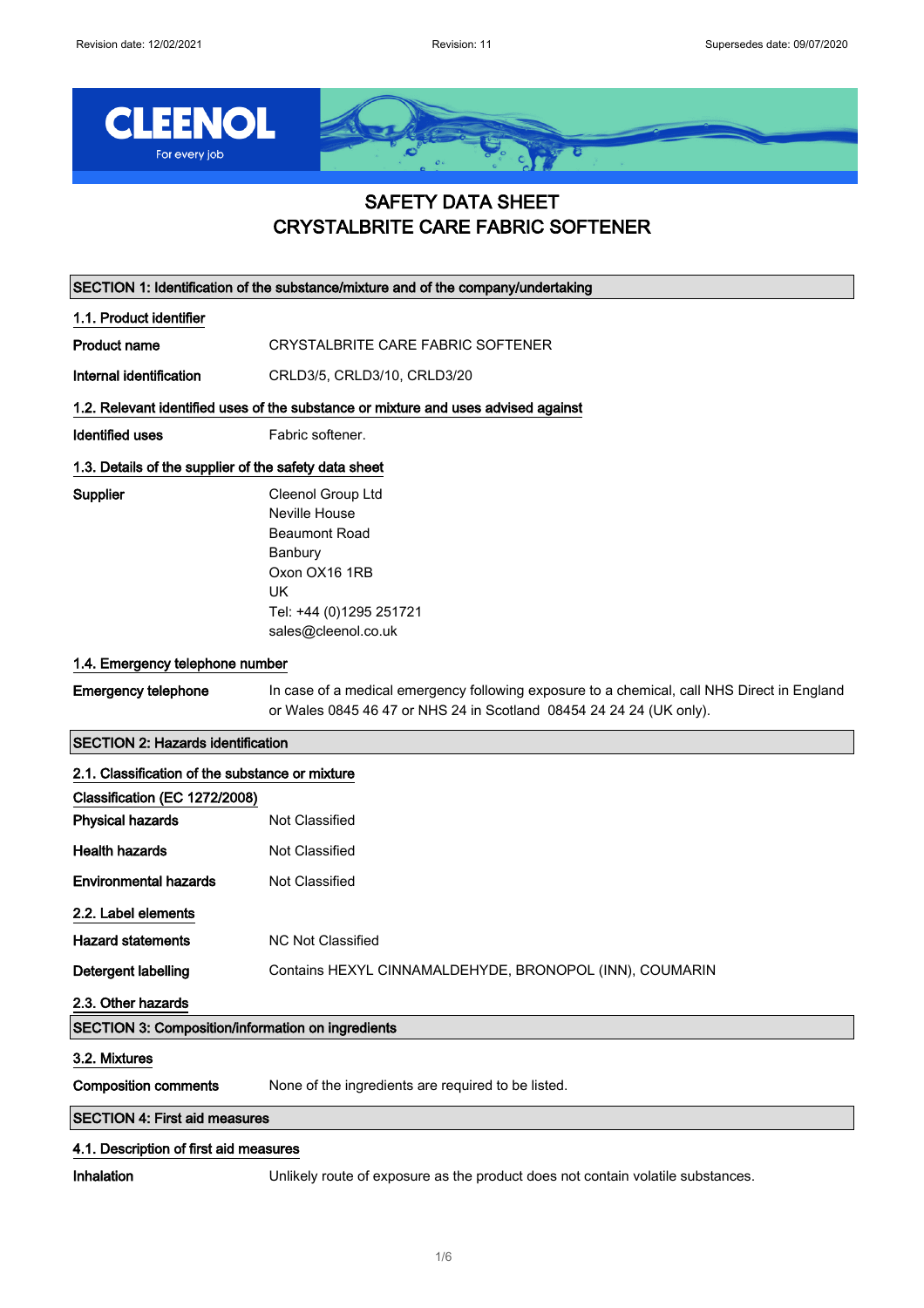| Ingestion                                                  | Give plenty of water to drink. Give milk instead of water if readily available. Get medical<br>attention if a large quantity has been ingested.                                                                                                      |  |
|------------------------------------------------------------|------------------------------------------------------------------------------------------------------------------------------------------------------------------------------------------------------------------------------------------------------|--|
| Skin contact                                               | Rinse with water.                                                                                                                                                                                                                                    |  |
| Eye contact                                                | Rinse with water.                                                                                                                                                                                                                                    |  |
|                                                            | 4.2. Most important symptoms and effects, both acute and delayed                                                                                                                                                                                     |  |
| Inhalation                                                 | No adverse effects known.                                                                                                                                                                                                                            |  |
| Ingestion                                                  | May be harmful if swallowed.                                                                                                                                                                                                                         |  |
| <b>Skin contact</b>                                        | No adverse effects known.                                                                                                                                                                                                                            |  |
| Eye contact                                                | No adverse effects known.                                                                                                                                                                                                                            |  |
|                                                            | 4.3. Indication of any immediate medical attention and special treatment needed                                                                                                                                                                      |  |
| Notes for the doctor                                       | No specific recommendations.                                                                                                                                                                                                                         |  |
| <b>Specific treatments</b>                                 | Not applicable.                                                                                                                                                                                                                                      |  |
| <b>SECTION 5: Firefighting measures</b>                    |                                                                                                                                                                                                                                                      |  |
| 5.1. Extinguishing media                                   |                                                                                                                                                                                                                                                      |  |
| Suitable extinguishing media                               | The product is not flammable. Use fire-extinguishing media suitable for the surrounding fire.                                                                                                                                                        |  |
| Unsuitable extinguishing<br>media                          | None known.                                                                                                                                                                                                                                          |  |
| 5.2. Special hazards arising from the substance or mixture |                                                                                                                                                                                                                                                      |  |
| Specific hazards                                           | None known.                                                                                                                                                                                                                                          |  |
| 5.3. Advice for firefighters                               |                                                                                                                                                                                                                                                      |  |
| Protective actions during<br>firefighting                  | No specific firefighting precautions known.                                                                                                                                                                                                          |  |
| Special protective equipment<br>for firefighters           | Use protective equipment appropriate for surrounding materials. Firefighter's clothing<br>conforming to European standard EN469 (including helmets, protective boots and gloves) will<br>provide a basic level of protection for chemical incidents. |  |
| <b>SECTION 6: Accidental release measures</b>              |                                                                                                                                                                                                                                                      |  |
|                                                            | 6.1. Personal precautions, protective equipment and emergency procedures                                                                                                                                                                             |  |
| <b>Personal precautions</b>                                | Take care as floors and other surfaces may become slippery.                                                                                                                                                                                          |  |
| 6.2. Environmental precautions                             |                                                                                                                                                                                                                                                      |  |
| <b>Environmental precautions</b>                           | Not regarded as dangerous for the environment.                                                                                                                                                                                                       |  |
| 6.3. Methods and material for containment and cleaning up  |                                                                                                                                                                                                                                                      |  |
| Methods for cleaning up                                    | Flush away spillage with plenty of water.                                                                                                                                                                                                            |  |
| 6.4. Reference to other sections                           |                                                                                                                                                                                                                                                      |  |
| Reference to other sections                                | For waste disposal, see Section 13.                                                                                                                                                                                                                  |  |
| <b>SECTION 7: Handling and storage</b>                     |                                                                                                                                                                                                                                                      |  |
| 7.1. Precautions for safe handling                         |                                                                                                                                                                                                                                                      |  |
|                                                            |                                                                                                                                                                                                                                                      |  |

Usage precautions Mo specific requirements are anticipated under normal conditions of use.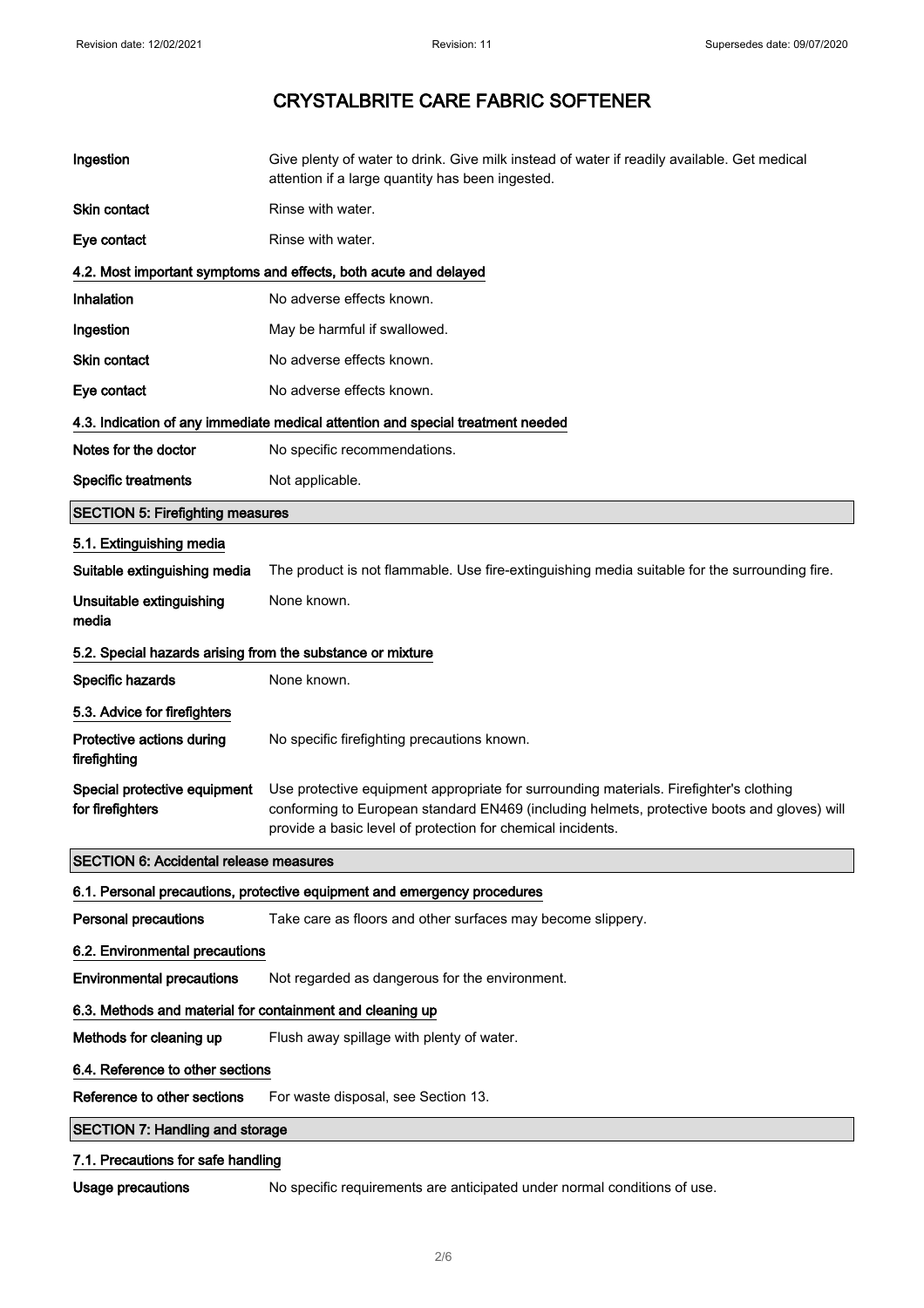| 7.2. Conditions for safe storage, including any incompatibilities |                                                                                                                                |
|-------------------------------------------------------------------|--------------------------------------------------------------------------------------------------------------------------------|
| Storage precautions                                               | Keep only in the original container.                                                                                           |
| Storage class                                                     | Unspecified storage.                                                                                                           |
| 7.3. Specific end use(s)                                          |                                                                                                                                |
| Specific end use(s)                                               | The identified uses for this product are detailed in Section 1.2. Refer to Product Use Guide<br>(PUG) for further information. |

### SECTION 8: Exposure controls/Personal protection

### 8.1. Control parameters

# Occupational exposure limits

# ETHANOL

Long-term exposure limit (8-hour TWA): WEL 1000 ppm 1920 mg/m<sup>3</sup> Short-term exposure limit (15-minute): WEL

# STYRENE

Long-term exposure limit (8-hour TWA): WEL 100 ppm 430 mg/m<sup>3</sup> Short-term exposure limit (15-minute): WEL 250 ppm 1080 mg/m<sup>3</sup>

# TOLUENE

**All Contracts** 

Long-term exposure limit (8-hour TWA): WEL 50 ppm(Sk) 191 mg/m3(Sk) Short-term exposure limit (15-minute): WEL 150 ppm(Sk) 574 mg/m3(Sk) WEL = Workplace Exposure Limit.

# 8.2. Exposure controls

# Protective equipment

| Appropriate engineering<br>controls                | Not applicable.                                                                                                                                                              |  |
|----------------------------------------------------|------------------------------------------------------------------------------------------------------------------------------------------------------------------------------|--|
| Eye/face protection                                | No specific eye protection required during normal use. Eyewear complying with an approved<br>standard should be worn if a risk assessment indicates eye contact is possible. |  |
| Hand protection                                    | No specific requirements are anticipated under normal conditions of use.                                                                                                     |  |
| Hygiene measures                                   | No specific requirements are anticipated under normal conditions of use.                                                                                                     |  |
| <b>Respiratory protection</b>                      | Not applicable.                                                                                                                                                              |  |
| <b>SECTION 9: Physical and chemical properties</b> |                                                                                                                                                                              |  |

## 9.1. Information on basic physical and chemical properties

| Appearance       | Liquid.                               |
|------------------|---------------------------------------|
| Colour           | Blue.                                 |
| Odour            | Sweetish, Vanilla.                    |
| рH               | pH (concentrated solution): 3.2 - 4.2 |
| Flash point      | Not applicable.                       |
| Relative density | $\sim$ 1.001 @ 20°C                   |
| Solubility(ies)  | Soluble in water.                     |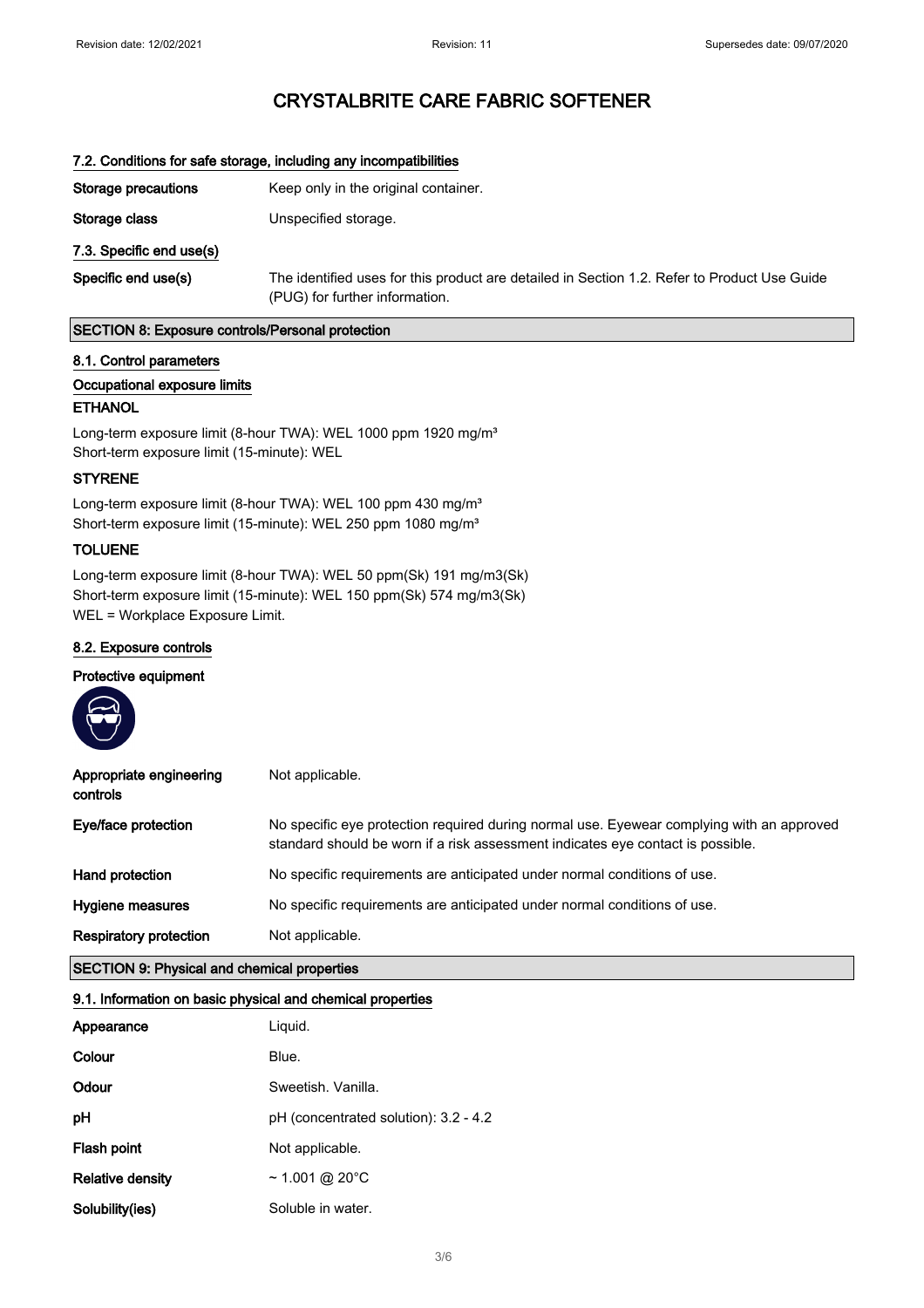| <b>Decomposition Temperature</b>             | Not determined.                                                                                                     |  |
|----------------------------------------------|---------------------------------------------------------------------------------------------------------------------|--|
| <b>Viscosity</b>                             | Non-viscous.                                                                                                        |  |
| <b>Explosive properties</b>                  | Not applicable.                                                                                                     |  |
| <b>Oxidising properties</b>                  | Does not meet the criteria for classification as oxidising.                                                         |  |
| 9.2. Other information                       |                                                                                                                     |  |
| <b>Refractive index</b>                      | $4 - 5$                                                                                                             |  |
| Volatile organic compound                    | This product contains a maximum VOC content of <1 %.                                                                |  |
| <b>SECTION 10: Stability and reactivity</b>  |                                                                                                                     |  |
| 10.1. Reactivity                             |                                                                                                                     |  |
| Reactivity                                   | There are no known reactivity hazards associated with this product.                                                 |  |
| 10.2. Chemical stability                     |                                                                                                                     |  |
| <b>Stability</b>                             | Stable at normal ambient temperatures and when used as recommended.                                                 |  |
| 10.3. Possibility of hazardous reactions     |                                                                                                                     |  |
| Possibility of hazardous<br>reactions        | No potentially hazardous reactions known.                                                                           |  |
| 10.4. Conditions to avoid                    |                                                                                                                     |  |
| <b>Conditions to avoid</b>                   | There are no known conditions that are likely to result in a hazardous situation.                                   |  |
| 10.5. Incompatible materials                 |                                                                                                                     |  |
| Materials to avoid                           | No specific material or group of materials is likely to react with the product to produce a<br>hazardous situation. |  |
| 10.6. Hazardous decomposition products       |                                                                                                                     |  |
| Hazardous decomposition<br>products          | No known hazardous decomposition products. Does not decompose when used and stored<br>as recommended.               |  |
| <b>SECTION 11: Toxicological information</b> |                                                                                                                     |  |
| 11.1. Information on toxicological effects   |                                                                                                                     |  |
| <b>Toxicological effects</b>                 | Information given is based on data of the components and of similar products.                                       |  |
| <b>General information</b>                   | No specific health hazards known.                                                                                   |  |
| <b>SECTION 12: Ecological information</b>    |                                                                                                                     |  |
| Ecotoxicity                                  | Not regarded as dangerous for the environment.                                                                      |  |
| 12.1. Toxicity                               |                                                                                                                     |  |
| 12.2. Persistence and degradability          |                                                                                                                     |  |
|                                              | Persistence and degradability The product is moderately biodegradable.                                              |  |
| 12.3. Bioaccumulative potential              |                                                                                                                     |  |
| <b>Bioaccumulative potential</b>             | The product does not contain any substances expected to be bioaccumulating.                                         |  |
| 12.4. Mobility in soil                       |                                                                                                                     |  |
| <b>Mobility</b>                              | The product is miscible with water and may spread in water systems.                                                 |  |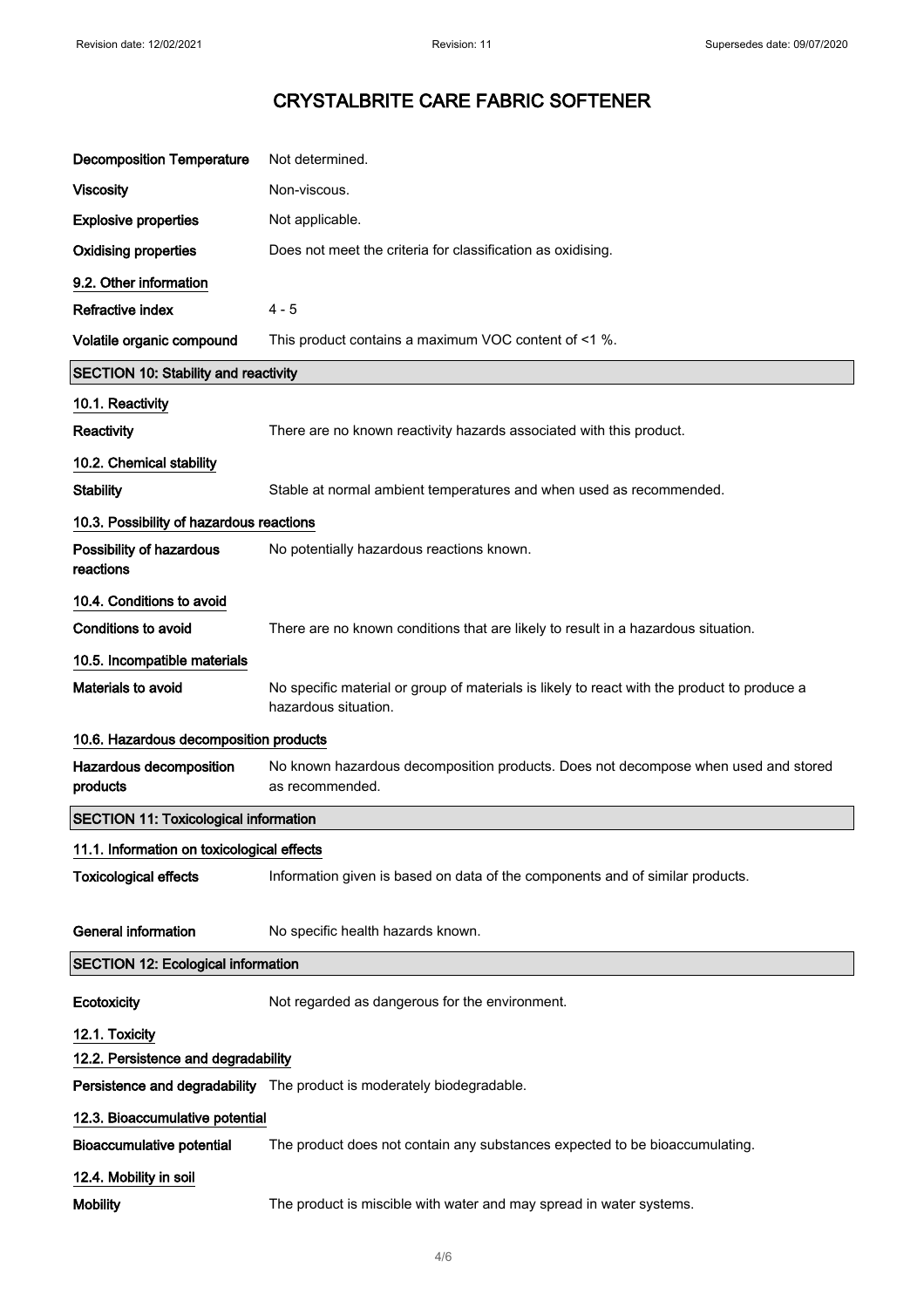| 12.5. Results of PBT and vPvB assessment                                                       |                                                                                                                                                                                                                                                                                                                                                                                               |  |
|------------------------------------------------------------------------------------------------|-----------------------------------------------------------------------------------------------------------------------------------------------------------------------------------------------------------------------------------------------------------------------------------------------------------------------------------------------------------------------------------------------|--|
| Results of PBT and vPvB<br>assessment                                                          | This product does not contain any substances classified as PBT or vPvB.                                                                                                                                                                                                                                                                                                                       |  |
| 12.6. Other adverse effects                                                                    |                                                                                                                                                                                                                                                                                                                                                                                               |  |
| Other adverse effects                                                                          | Not applicable.                                                                                                                                                                                                                                                                                                                                                                               |  |
| <b>SECTION 13: Disposal considerations</b>                                                     |                                                                                                                                                                                                                                                                                                                                                                                               |  |
| 13.1. Waste treatment methods                                                                  |                                                                                                                                                                                                                                                                                                                                                                                               |  |
| <b>Disposal methods</b>                                                                        | Dispose of surplus products and those that cannot be recycled via a licensed waste disposal<br>contractor. Discharge of small quantities to the sewer with plenty of water may be permitted.                                                                                                                                                                                                  |  |
| <b>SECTION 14: Transport information</b>                                                       |                                                                                                                                                                                                                                                                                                                                                                                               |  |
| General                                                                                        | The product is not covered by international regulations on the transport of dangerous goods<br>(IMDG, IATA, ADR/RID).                                                                                                                                                                                                                                                                         |  |
| 14.1. UN number                                                                                |                                                                                                                                                                                                                                                                                                                                                                                               |  |
| Not applicable.                                                                                |                                                                                                                                                                                                                                                                                                                                                                                               |  |
| 14.2. UN proper shipping name                                                                  |                                                                                                                                                                                                                                                                                                                                                                                               |  |
| Not applicable.                                                                                |                                                                                                                                                                                                                                                                                                                                                                                               |  |
| 14.3. Transport hazard class(es)                                                               |                                                                                                                                                                                                                                                                                                                                                                                               |  |
| No transport warning sign required.                                                            |                                                                                                                                                                                                                                                                                                                                                                                               |  |
| 14.4. Packing group                                                                            |                                                                                                                                                                                                                                                                                                                                                                                               |  |
| Not applicable.                                                                                |                                                                                                                                                                                                                                                                                                                                                                                               |  |
| 14.5. Environmental hazards                                                                    |                                                                                                                                                                                                                                                                                                                                                                                               |  |
| Environmentally hazardous substance/marine pollutant<br>No.                                    |                                                                                                                                                                                                                                                                                                                                                                                               |  |
| 14.6. Special precautions for user                                                             |                                                                                                                                                                                                                                                                                                                                                                                               |  |
| Not applicable.                                                                                |                                                                                                                                                                                                                                                                                                                                                                                               |  |
|                                                                                                | 14.7. Transport in bulk according to Annex II of MARPOL and the IBC Code                                                                                                                                                                                                                                                                                                                      |  |
| Transport in bulk according to Not applicable.<br>Annex II of MARPOL 73/78<br>and the IBC Code |                                                                                                                                                                                                                                                                                                                                                                                               |  |
| <b>SECTION 15: Regulatory information</b>                                                      |                                                                                                                                                                                                                                                                                                                                                                                               |  |
|                                                                                                | 15.1. Safety, health and environmental regulations/legislation specific for the substance or mixture                                                                                                                                                                                                                                                                                          |  |
| <b>EU</b> legislation                                                                          | Regulation (EC) No 1907/2006 of the European Parliament and of the Council of 18<br>December 2006 concerning the Registration, Evaluation, Authorisation and Restriction of<br>Chemicals (REACH) (as amended).<br>Regulation (EC) No 1272/2008 of the European Parliament and of the Council of 16<br>December 2008 on classification, labelling and packaging of substances and mixtures (as |  |

amended).

Commission Directive 2000/39/EC of 8 June 2000 establishing a first list of indicative occupational exposure limit values in implementation of Council Directive 98/24/EC on the protection of the health and safety of workers from the risks related to chemical agents at work (as amended).